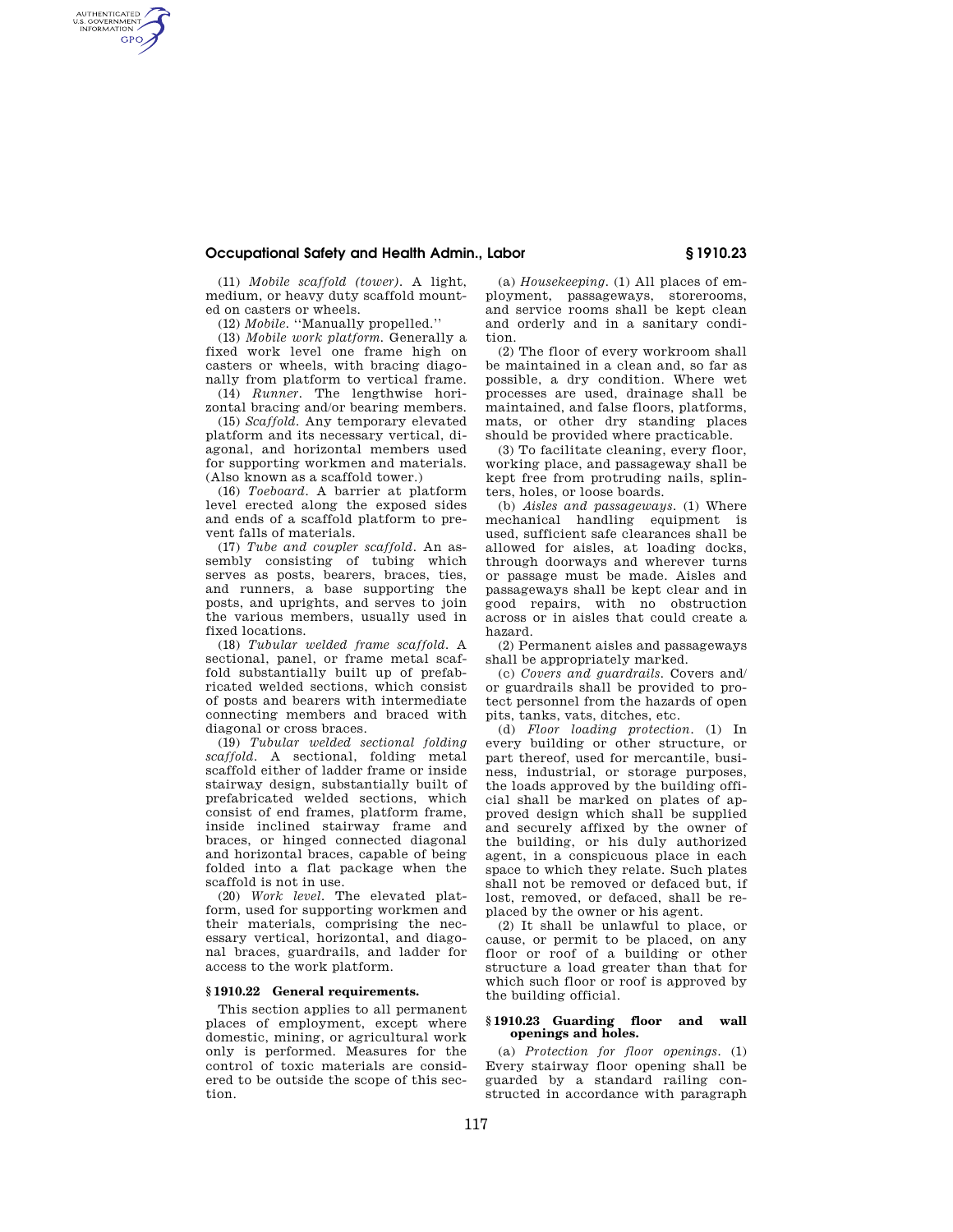(e) of this section. The railing shall be provided on all exposed sides (except at entrance to stairway). For infrequently used stairways where traffic across the opening prevents the use of fixed standard railing (as when located in aisle spaces, etc.), the guard shall consist of a hinged floor opening cover of standard strength and construction and removable standard railings on all exposed sides (except at entrance to stairway).

(2) Every ladderway floor opening or platform shall be guarded by a standard railing with standard toeboard on all exposed sides (except at entrance to opening), with the passage through the railing either provided with a swinging gate or so offset that a person cannot walk directly into the opening.

(3) Every hatchway and chute floor opening shall be guarded by one of the following:

(i) Hinged floor opening cover of standard strength and construction equipped with standard railings or permanently attached thereto so as to leave only one exposed side. When the opening is not in use, the cover shall be closed or the exposed side shall be guarded at both top and intermediate positions by removable standard railings.

(ii) A removable railing with toeboard on not more than two sides of the opening and fixed standard railings with toeboards on all other exposed sides. The removable railings shall be kept in place when the opening is not in use.

Where operating conditions necessitate the feeding of material into any hatchway or chute opening, protection shall be provided to prevent a person from falling through the opening.

(4) Every skylight floor opening and hole shall be guarded by a standard skylight screen or a fixed standard railing on all exposed sides.

(5) Every pit and trapdoor floor opening, infrequently used, shall be guarded by a floor opening cover of standard strength and construction. While the cover is not in place, the pit or trap opening shall be constantly attended by someone or shall be protected on all exposed sides by removable standard railings.

**§ 1910.23 29 CFR Ch. XVII (7–1–10 Edition)** 

(6) Every manhole floor opening shall be guarded by a standard manhole cover which need not be hinged in place. While the cover is not in place, the manhole opening shall be constantly attended by someone or shall be protected by removable standard railings.

(7) Every temporary floor opening shall have standard railings, or shall be constantly attended by someone.

(8) Every floor hole into which persons can accidentally walk shall be guarded by either:

(i) A standard railing with standard toeboard on all exposed sides, or

(ii) A floor hole cover of standard strength and construction. While the cover is not in place, the floor hole shall be constantly attended by someone or shall be protected by a removable standard railing.

(9) Every floor hole into which persons cannot accidentally walk (on account of fixed machinery, equipment, or walls) shall be protected by a cover that leaves no openings more than 1 inch wide. The cover shall be securely held in place to prevent tools or materials from falling through.

(10) Where doors or gates open directly on a stairway, a platform shall be provided, and the swing of the door shall not reduce the effective width to less than 20 inches.

(b) *Protection for wall openings and holes.* (1) Every wall opening from which there is a drop of more than 4 feet shall be guarded by one of the following:

(i) Rail, roller, picket fence, half door, or equivalent barrier. Where there is exposure below to falling materials, a removable toe board or the equivalent shall also be provided. When the opening is not in use for handling materials, the guard shall be kept in position regardless of a door on the opening. In addition, a grab handle shall be provided on each side of the opening with its center approximately 4 feet above floor level and of standard strength and mounting.

(ii) Extension platform onto which materials can be hoisted for handling, and which shall have side rails or equivalent guards of standard specifications.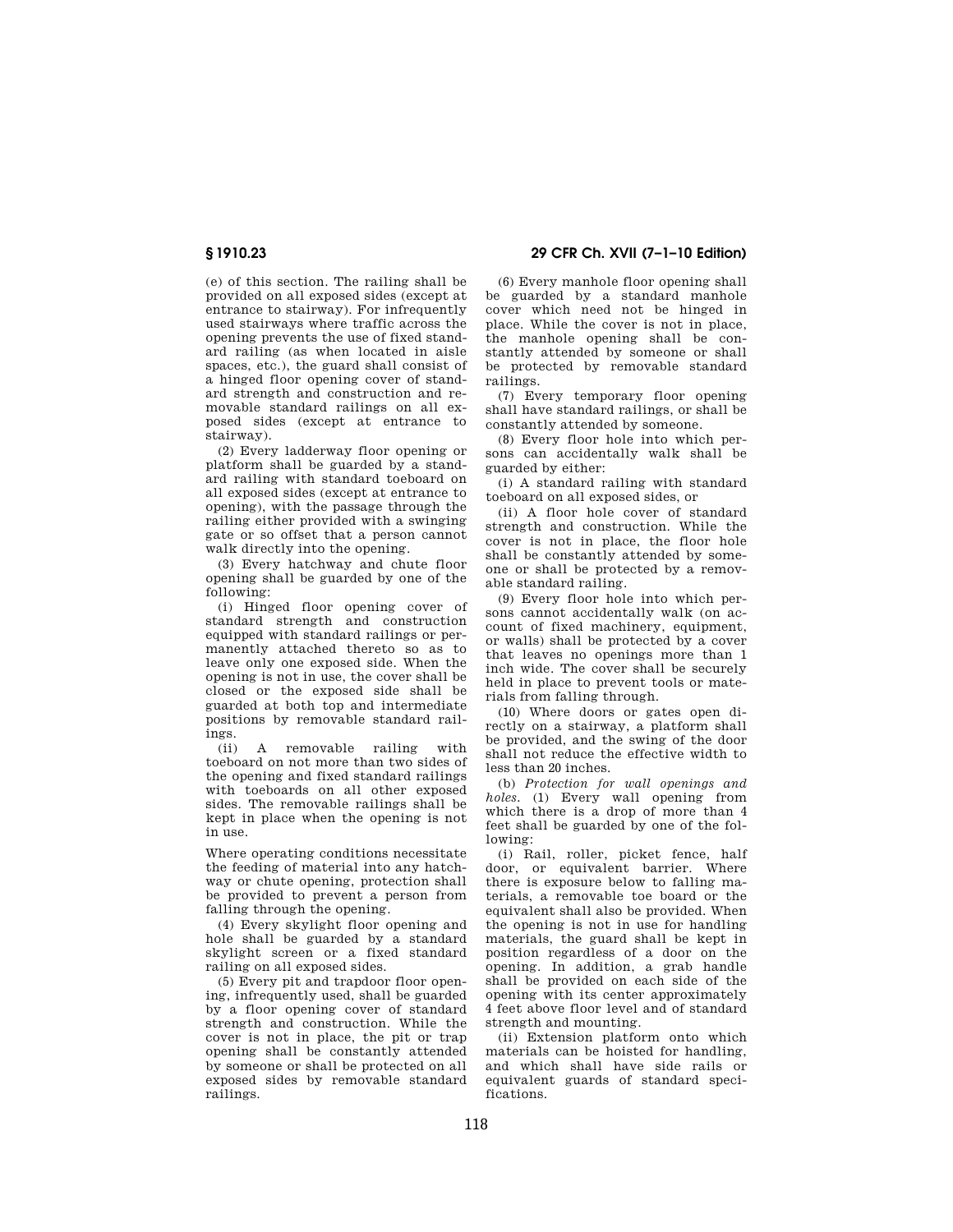## **Occupational Safety and Health Admin., Labor § 1910.23**

(2) Every chute wall opening from which there is a drop of more than 4 feet shall be guarded by one or more of the barriers specified in paragraph  $(b)(1)$  of this section or as required by the conditions.

(3) Every window wall opening at a stairway landing, floor, platform, or balcony, from which there is a drop of more than 4 feet, and where the bottom of the opening is less than 3 feet above the platform or landing, shall be guarded by standard slats, standard grill work (as specified in paragraph  $(e)(11)$ of this section), or standard railing.

Where the window opening is below the landing, or platform, a standard toe board shall be provided.

(4) Every temporary wall opening shall have adequate guards but these need not be of standard construction.

(5) Where there is a hazard of materials falling through a wall hole, and the lower edge of the near side of the hole is less than 4 inches above the floor, and the far side of the hole more than 5 feet above the next lower level, the hole shall be protected by a standard toeboard, or an enclosing screen either of solid construction, or as specified in paragraph (e)(11) of this section.

(c) *Protection of open-sided floors, platforms, and runways.* (1) Every opensided floor or platform 4 feet or more above adjacent floor or ground level shall be guarded by a standard railing (or the equivalent as specified in paragraph (e)(3) of this section) on all open sides except where there is entrance to a ramp, stairway, or fixed ladder. The railing shall be provided with a toeboard wherever, beneath the open sides,

(i) Persons can pass,

(ii) There is moving machinery, or

(iii) There is equipment with which falling materials could create a hazard.

(2) Every runway shall be guarded by a standard railing (or the equivalent as specified in paragraph (e)(3) of this section) on all open sides 4 feet or more above floor or ground level. Wherever tools, machine parts, or materials are likely to be used on the runway, a toeboard shall also be provided on each exposed side.

Runways used exclusively for special purposes (such as oiling, shafting, or filling tank cars) may have the railing

on one side omitted where operating conditions necessitate such omission, providing the falling hazard is minimized by using a runway of not less than 18 inches wide. Where persons entering upon runways become thereby exposed to machinery, electrical equipment, or other danger not a falling hazard, additional guarding than is here specified may be essential for protection.

(3) Regardless of height, open-sided floors, walkways, platforms, or runways above or adjacent to dangerous equipment, pickling or galvanizing tanks, degreasing units, and similar hazards shall be guarded with a standard railing and toe board.

(d) *Stairway railings and guards.* (1) Every flight of stairs having four or more risers shall be equipped with standard stair railings or standard handrails as specified in paragraphs  $(d)(1)$  (i) through  $(v)$  of this section, the width of the stair to be measured clear of all obstructions except handrails:

(i) On stairways less than 44 inches wide having both sides enclosed, at least one handrail, preferably on the right side descending.

(ii) On stairways less than 44 inches wide having one side open, at least one stair railing on open side.

(iii) On stairways less than 44 inches wide having both sides open, one stair railing on each side.

(iv) On stairways more than 44 inches wide but less than 88 inches wide, one handrail on each enclosed side and one stair railing on each open side.

(v) On stairways 88 or more inches wide, one handrail on each enclosed side, one stair railing on each open side, and one intermediate stair railing located approximately midway of the width.

(2) Winding stairs shall be equipped with a handrail offset to prevent walking on all portions of the treads having width less than 6 inches.

(e) *Railing, toe boards, and cover specifications.* (1) A standard railing shall consist of top rail, intermediate rail, and posts, and shall have a vertical height of 42 inches nominal from upper surface of top rail to floor, platform, runway, or ramp level. The top rail shall be smooth-surfaced throughout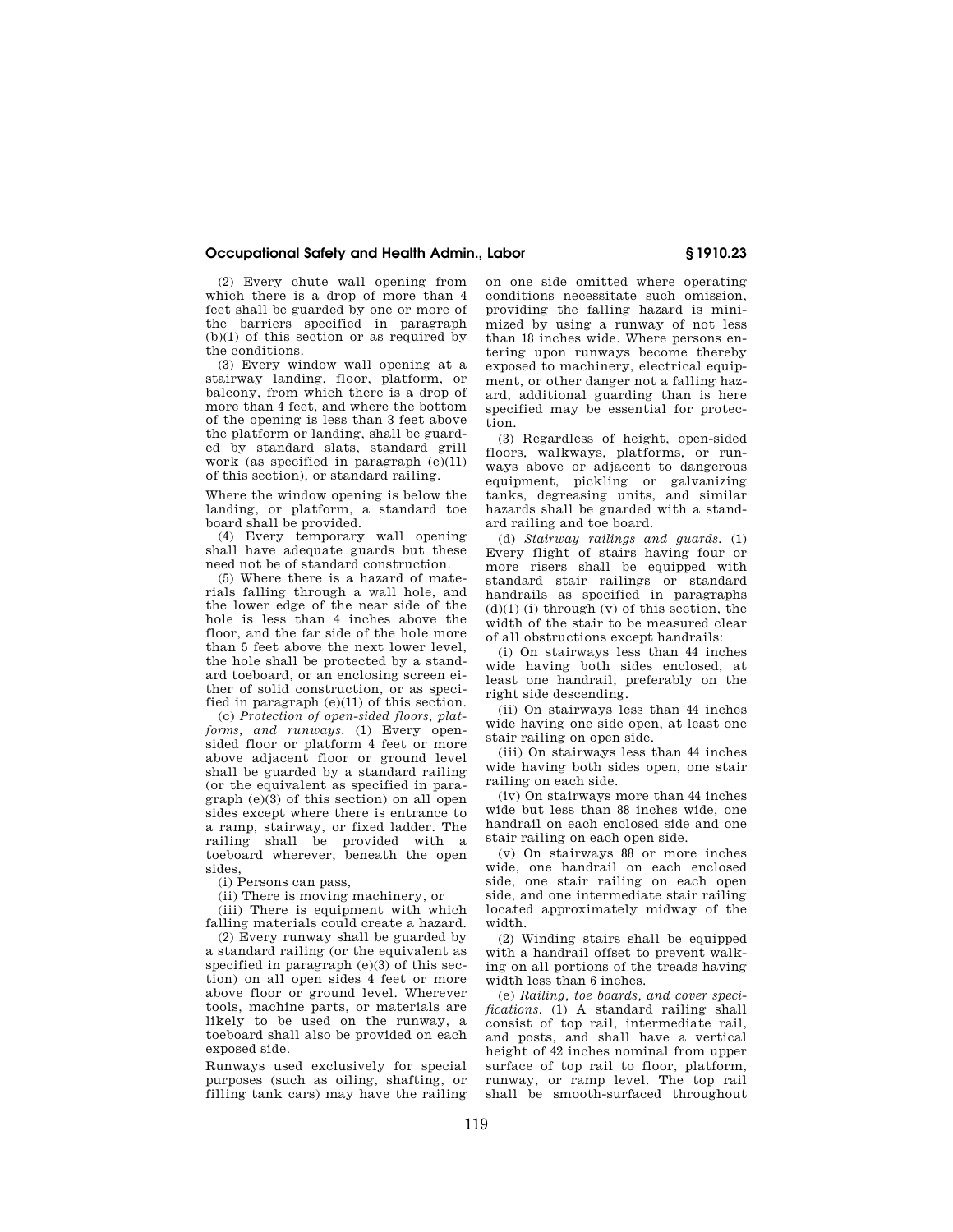the length of the railing. The intermediate rail shall be approximately halfway between the top rail and the floor, platform, runway, or ramp. The ends of the rails shall not overhang the terminal posts except where such overhang does not constitute a projection hazard.

(2) A stair railing shall be of construction similar to a standard railing but the vertical height shall be not more than 34 inches nor less than 30 inches from upper surface of top rail to surface of tread in line with face of riser at forward edge of tread.

(3) [Reserved]

(i) For wood railings, the posts shall be of at least 2-inch by 4-inch stock spaced not to exceed 6 feet; the top and intermediate rails shall be of at least 2 inch by 4-inch stock. If top rail is made of two right-angle pieces of 1-inch by 4 inch stock, posts may be spaced on 8 foot centers, with 2-inch by 4-inch intermediate rail.

(ii) For pipe railings, posts and top and intermediate railings shall be at least 11⁄2 inches nominal diameter with posts spaced not more than 8 feet on centers.

(iii) For structural steel railings, posts and top and intermediate rails shall be of 2-inch by 2-inch by 3⁄8-inch angles or other metal shapes of equivalent bending strength with posts spaced not more than 8 feet on centers.

(iv) The anchoring of posts and framing of members for railings of all types shall be of such construction that the completed structure shall be capable of withstanding a load of at least 200 pounds applied in any direction at any point on the top rail.

(v) Other types, sizes, and arrangements of railing construction are acceptable provided they meet the following conditions:

(*a*) A smooth-surfaced top rail at a height above floor, platform, runway, or ramp level of 42 inches nominal;

(*b*) A strength to withstand at least the minimum requirement of 200 pounds top rail pressure;

(*c*) Protection between top rail and floor, platform, runway, ramp, or stair treads, equivalent at least to that afforded by a standard intermediate rail;

(4) A standard toeboard shall be 4 inches nominal in vertical height from

**§ 1910.23 29 CFR Ch. XVII (7–1–10 Edition)** 

its top edge to the level of the floor, platform, runway, or ramp. It shall be securely fastened in place and with not more than 1⁄4-inch clearance above floor level. It may be made of any substantial material either solid or with openings not over 1 inch in greatest dimension.

Where material is piled to such height that a standard toeboard does not provide protection, paneling from floor to intermediate rail, or to top rail shall be provided.

(5)(i) A handrail shall consist of a lengthwise member mounted directly on a wall or partition by means of brackets attached to the lower side of the handrail so as to offer no obstruction to a smooth surface along the top and both sides of the handrail. The handrail shall be of rounded or other section that will furnish an adequate handhold for anyone grasping it to avoid falling. The ends of the handrail should be turned in to the supporting wall or otherwise arranged so as not to constitute a projection hazard.

(ii) The height of handrails shall be not more than 34 inches nor less than 30 inches from upper surface of handrail to surface of tread in line with face of riser or to surface of ramp.

(iii) The size of handrails shall be: When of hardwood, at least 2 inches in diameter; when of metal pipe, at least 11⁄2 inches in diameter. The length of brackets shall be such as will give a clearance between handrail and wall or any projection thereon of at least 3 inches. The spacing of brackets shall not exceed 8 feet.

(iv) The mounting of handrails shall be such that the completed structure is capable of withstanding a load of at least 200 pounds applied in any direction at any point on the rail.

(6) All handrails and railings shall be provided with a clearance of not less than 3 inches between the handrail or railing and any other object.

(7) Floor opening covers may be of any material that meets the following strength requirements:

(i) Trench or conduit covers and their supports, when located in plant roadways, shall be designed to carry a truck rear-axle load of at least 20,000 pounds.